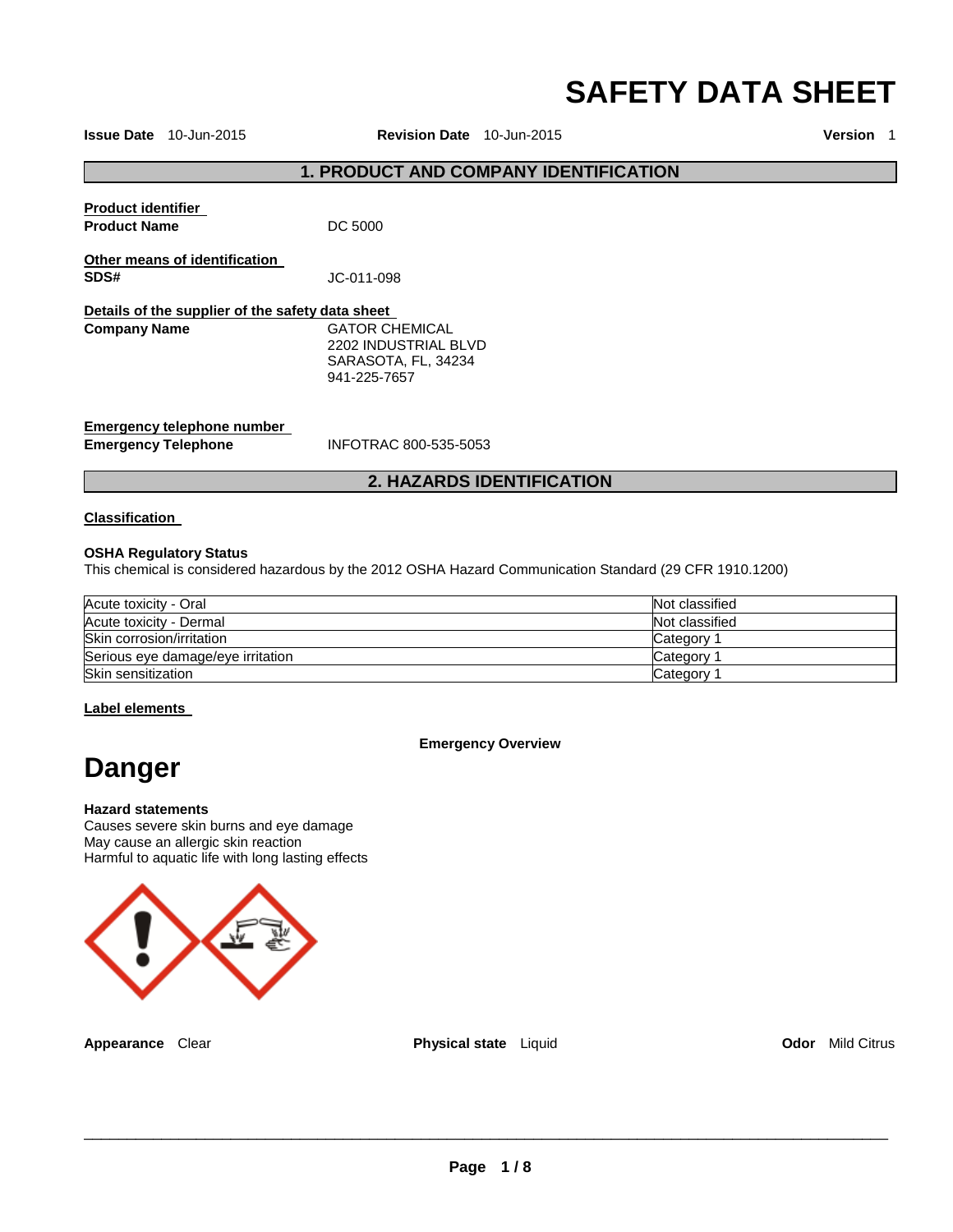#### **Precautionary Statements - Prevention**

Do not breathe dust/fume/gas/mist/vapors/spray Wash face, hands and any exposed skin thoroughly after handling Wear protective gloves/protective clothing/eye protection/face protection Contaminated work clothing should not be allowed out of the workplace Avoid release to the environment

#### **Precautionary Statements - Response**

IF exposed or concerned: Get medical advice/attention IF IN EYES: Rinse cautiously with water for several minutes. Remove contact lenses, if present and easy to do. Continue rinsing Immediately call a POISON CENTER or doctor/physician IF ON SKIN (or hair): Remove/Take off immediately all contaminated clothing. Rinse skin with water/shower Wash contaminated clothing before reuse If skin irritation or rash occurs: Get medical advice/attention IF INHALED: Remove victim to fresh air and keep at rest in a position comfortable for breathing Immediately call a POISON CENTER or doctor/physician IF SWALLOWED: Rinse mouth. DO NOT induce vomiting

\_\_\_\_\_\_\_\_\_\_\_\_\_\_\_\_\_\_\_\_\_\_\_\_\_\_\_\_\_\_\_\_\_\_\_\_\_\_\_\_\_\_\_\_\_\_\_\_\_\_\_\_\_\_\_\_\_\_\_\_\_\_\_\_\_\_\_\_\_\_\_\_\_\_\_\_\_\_\_\_\_\_\_\_\_\_\_\_\_\_\_\_\_

#### **Precautionary Statements - Storage**

Store locked up

#### **Precautionary Statements - Disposal**

Dispose of contents/container to an approved waste disposal plant

#### **Hazards not otherwise classified (HNOC)**

**Other Information** 

Unknown Acute Toxicity 0.0685399% of the mixture consists of ingredient(s) of unknown toxicity

## **3. COMPOSITION/INFORMATION ON INGREDIENTS**

| <b>Chemical Name</b>                  | <b>CAS No.</b> | Weight-% | <b>Trade Secret</b> |
|---------------------------------------|----------------|----------|---------------------|
| Nonviphenol Polvethylene Givcol Ether | 127087-87-0    |          |                     |
| Sodium Metasilicate                   | 6834-92-0      |          |                     |
| Orange Terpenes                       | 5989-27-5      |          |                     |

\*The exact percentage (concentration) of composition has been withheld as a trade secret.

## **4. FIRST AID MEASURES**

| <b>First aid measures</b> |                                                                                                                                                                                                                                                                                                             |
|---------------------------|-------------------------------------------------------------------------------------------------------------------------------------------------------------------------------------------------------------------------------------------------------------------------------------------------------------|
| <b>General advice</b>     | Immediate medical attention is required.                                                                                                                                                                                                                                                                    |
| <b>Skin Contact</b>       | Immediate medical attention is required. Wash off immediately with soap and plenty of<br>water while removing all contaminated clothes and shoes. Wash off immediately with soap<br>and plenty of water.                                                                                                    |
| Eye contact               | Immediate medical attention is required. Rinse immediately with plenty of water, also under<br>the eyelids, for at least 15 minutes. Keep eye wide open while rinsing. Do not rub affected<br>area.                                                                                                         |
| <b>Inhalation</b>         | Remove to fresh air. Call a physician or poison control center immediately. If not breathing,<br>give artificial respiration. If breathing is difficult, give oxygen.                                                                                                                                       |
| Ingestion                 | Do NOT induce vomiting. Drink plenty of water. Never give anything by mouth to an<br>unconscious person. Immediate medical attention is required. Remove from exposure, lie<br>down. Clean mouth with water and drink afterwards plenty of water. Call a physician or<br>poison control center immediately. |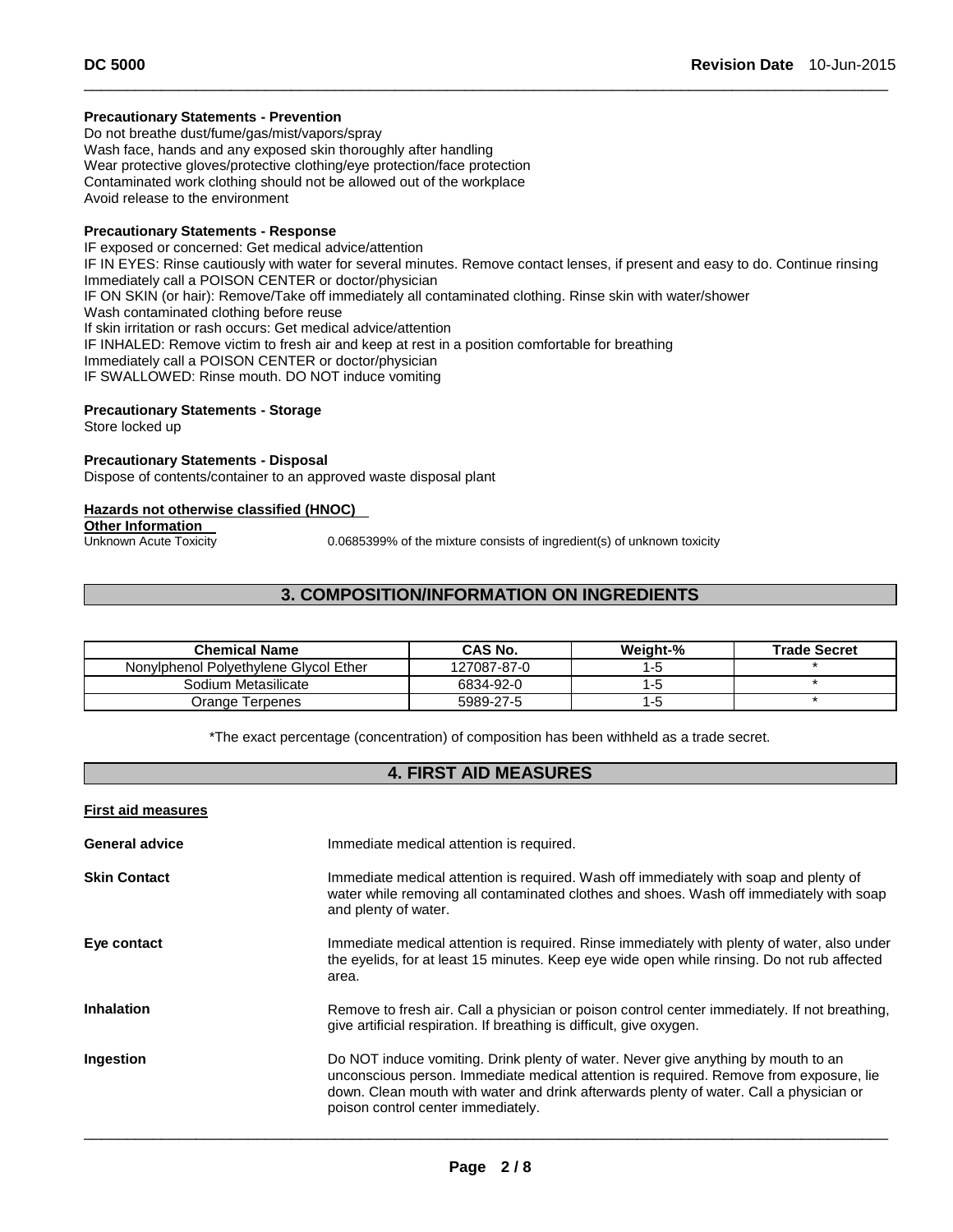**Self-protection of the first aider** Use personal protective equipment as required. Avoid contact with skin, eyes or clothing.

\_\_\_\_\_\_\_\_\_\_\_\_\_\_\_\_\_\_\_\_\_\_\_\_\_\_\_\_\_\_\_\_\_\_\_\_\_\_\_\_\_\_\_\_\_\_\_\_\_\_\_\_\_\_\_\_\_\_\_\_\_\_\_\_\_\_\_\_\_\_\_\_\_\_\_\_\_\_\_\_\_\_\_\_\_\_\_\_\_\_\_\_\_

#### **Most important symptoms and effects, both acute and delayed**

**Symptoms Any additional important symptoms and effects are described in Section 11: Toxicology** Information. **Indication of any immediate medical attention and special treatment needed Note to physicians** Product is a corrosive material. Use of gastric lavage or emesis is contraindicated. Possible perforation of stomach or esophagus should be investigated. Do not give chemical antidotes. Asphyxia from glottal edema may occur. Marked decrease in blood pressure may occur with moist rales, frothy sputum, and high pulse pressure. Treat

## **5. FIRE-FIGHTING MEASURES**

#### **Suitable extinguishing media**

Use extinguishing measures that are appropriate to local circumstances and the surrounding environment.

symptomatically.

**Unsuitable extinguishing media** Caution: Use of water spray when fighting fire may be inefficient.

#### **Specific hazards arising from the chemical**

The product causes burns of eyes, skin and mucous membranes. Thermal decomposition can lead to release of irritating and toxic gases and vapors. In the event of fire and/or explosion do not breathe fumes.

**Explosion data Sensitivity to Mechanical Impact** None. **Sensitivity to Static Discharge None.** 

#### **Protective equipment and precautions for firefighters**

As in any fire, wear self-contained breathing apparatus pressure-demand, MSHA/NIOSH (approved or equivalent) and full protective gear.

#### **6. ACCIDENTAL RELEASE MEASURES**

#### **Personal precautions, protective equipment and emergency procedures**

| <b>Personal precautions</b>                          | Avoid contact with skin, eyes or clothing. Use personal protective equipment as required.<br>Evacuate personnel to safe areas. Keep people away from and upwind of spill/leak.                                                                                                                              |  |
|------------------------------------------------------|-------------------------------------------------------------------------------------------------------------------------------------------------------------------------------------------------------------------------------------------------------------------------------------------------------------|--|
| <b>Environmental precautions</b>                     |                                                                                                                                                                                                                                                                                                             |  |
| <b>Environmental precautions</b>                     | Do not allow into any sewer, on the ground or into any body of water. Should not be<br>released into the environment. Do not flush into surface water or sanitary sewer system.<br>Prevent further leakage or spillage if safe to do so. Prevent product from entering drains.                              |  |
| Methods and material for containment and cleaning up |                                                                                                                                                                                                                                                                                                             |  |
| <b>Methods for containment</b>                       | Prevent further leakage or spillage if safe to do so.                                                                                                                                                                                                                                                       |  |
| Methods for cleaning up                              | Take up mechanically, placing in appropriate containers for disposal. Dike far ahead of<br>liquid spill for later disposal. Soak up with inert absorbent material. Clean contaminated<br>surface thoroughly. Prevent product from entering drains. Dam up. After cleaning, flush<br>away traces with water. |  |

#### **7. HANDLING AND STORAGE**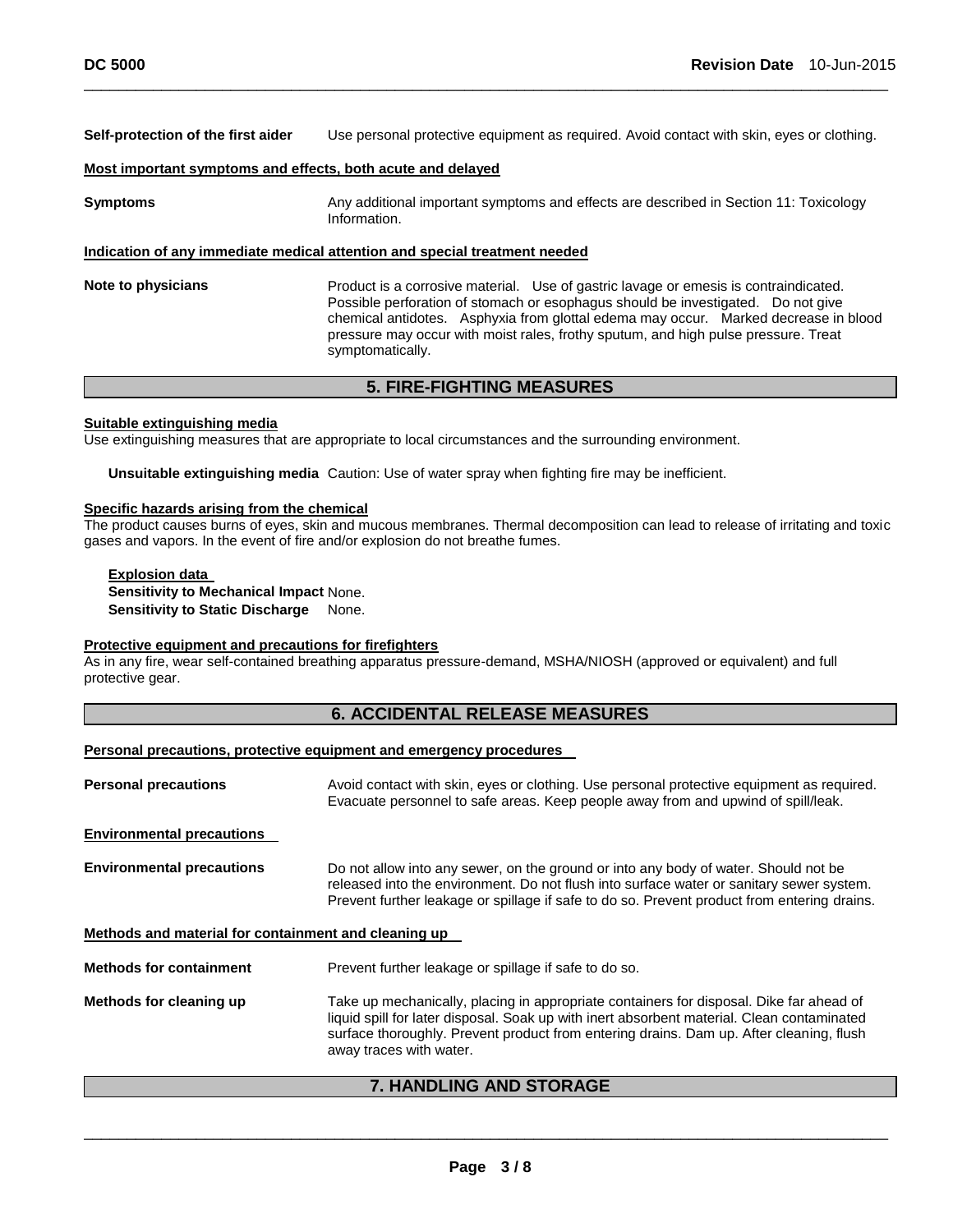#### **Precautions for safe handling**

| Advice on safe handling | Avoid contact with skin, eyes or clothing. Use personal protective equipment as required.       |
|-------------------------|-------------------------------------------------------------------------------------------------|
|                         | Ensure adequate ventilation, especially in confined areas. In case of insufficient ventilation, |
|                         | wear suitable respiratory equipment. Use only with adequate ventilation and in closed           |
|                         | systems.                                                                                        |
|                         |                                                                                                 |

\_\_\_\_\_\_\_\_\_\_\_\_\_\_\_\_\_\_\_\_\_\_\_\_\_\_\_\_\_\_\_\_\_\_\_\_\_\_\_\_\_\_\_\_\_\_\_\_\_\_\_\_\_\_\_\_\_\_\_\_\_\_\_\_\_\_\_\_\_\_\_\_\_\_\_\_\_\_\_\_\_\_\_\_\_\_\_\_\_\_\_\_\_

#### **Conditions for safe storage, including any incompatibilities**

**Storage Conditions** Keep container tightly closed in a dry and well-ventilated place. Keep out of the reach of children. Keep containers tightly closed in a cool, well-ventilated place. Keep containers tightly closed in a dry, cool and well-ventilated place. Keep in properly labeled containers.

**Incompatible materials** Incompatible with strong acids and bases. Incompatible with oxidizing agents.

## **8. EXPOSURE CONTROLS/PERSONAL PROTECTION**

#### **Control parameters**

| <b>Exposure Guidelines</b>                                            | Exposure quidelines noted for ingredient(s).                                                |                                                                                            |                              |  |
|-----------------------------------------------------------------------|---------------------------------------------------------------------------------------------|--------------------------------------------------------------------------------------------|------------------------------|--|
| <b>Chemical Name</b>                                                  | <b>ACGIH TLV</b>                                                                            | <b>OSHA PEL</b>                                                                            | <b>NIOSH IDLH</b>            |  |
| Sodium Hydroxide                                                      | Ceiling: $2 \text{ mg/m}^3$                                                                 | TWA: $2 \text{ ma/m}^3$                                                                    | IDLH: $10 \text{ mg/m}^3$    |  |
| 1310-73-2                                                             |                                                                                             | (vacated) Ceiling: $2 \text{ mg/m}^3$                                                      | Ceiling: 2 mg/m <sup>3</sup> |  |
| NIOSH IDLH Immediately Dangerous to Life or Health                    |                                                                                             |                                                                                            |                              |  |
|                                                                       |                                                                                             |                                                                                            |                              |  |
| <b>Other Information</b>                                              | Vacated limits revoked by the Court of Appeals decision in AFL-CIO v. OSHA, 965 F.2d        |                                                                                            |                              |  |
|                                                                       |                                                                                             | 962 (11th Cir., 1992).                                                                     |                              |  |
| <b>Appropriate engineering controls</b>                               |                                                                                             |                                                                                            |                              |  |
| <b>Engineering Controls</b>                                           |                                                                                             | Showers, Eyewash stations & Ventilation systems.                                           |                              |  |
| Individual protection measures, such as personal protective equipment |                                                                                             |                                                                                            |                              |  |
| <b>Eye/face protection</b>                                            |                                                                                             | Wear safety glasses with side shields (or goggles). Wear a face shield if splashing hazard |                              |  |
|                                                                       | exists.                                                                                     |                                                                                            |                              |  |
| Skin and body protection                                              | Wear impervious protective clothing, including boots, gloves, lab coat, apron or coveralls, |                                                                                            |                              |  |
|                                                                       | as appropriate, to prevent skin contact.                                                    |                                                                                            |                              |  |
| <b>Respiratory protection</b>                                         |                                                                                             | If exposure limits are exceeded or irritation is experienced, NIOSH/MSHA approved          |                              |  |
|                                                                       |                                                                                             | respiratory protection should be worn. Positive-pressure supplied air respirators may be   |                              |  |
|                                                                       |                                                                                             | required for high airborne contaminant concentrations. Respiratory protection must be      |                              |  |
|                                                                       |                                                                                             | provided in accordance with current local regulations.                                     |                              |  |
| <b>General Hygiene</b>                                                |                                                                                             | When using do not eat, drink or smoke. Wash contaminated clothing before reuse. Keep       |                              |  |
|                                                                       |                                                                                             | away from food, drink and animal feeding stuffs. Contaminated work clothing should not be  |                              |  |
|                                                                       |                                                                                             | allowed out of the workplace. Regular cleaning of equipment, work area and clothing is     |                              |  |
|                                                                       |                                                                                             | recommended. Avoid contact with skin, eyes or clothing. Take off all contaminated clothing |                              |  |
|                                                                       |                                                                                             | and wash it before reuse. Wear suitable gloves and eye/face protection.                    |                              |  |
|                                                                       |                                                                                             |                                                                                            |                              |  |

## **9. PHYSICAL AND CHEMICAL PROPERTIES**

#### **Information on basic physical and chemical properties**

| <b>Physical state</b> | Liquid             |
|-----------------------|--------------------|
| Appearance            | Clear              |
| Color                 | Orange             |
| Odor                  | <b>Mild Citrus</b> |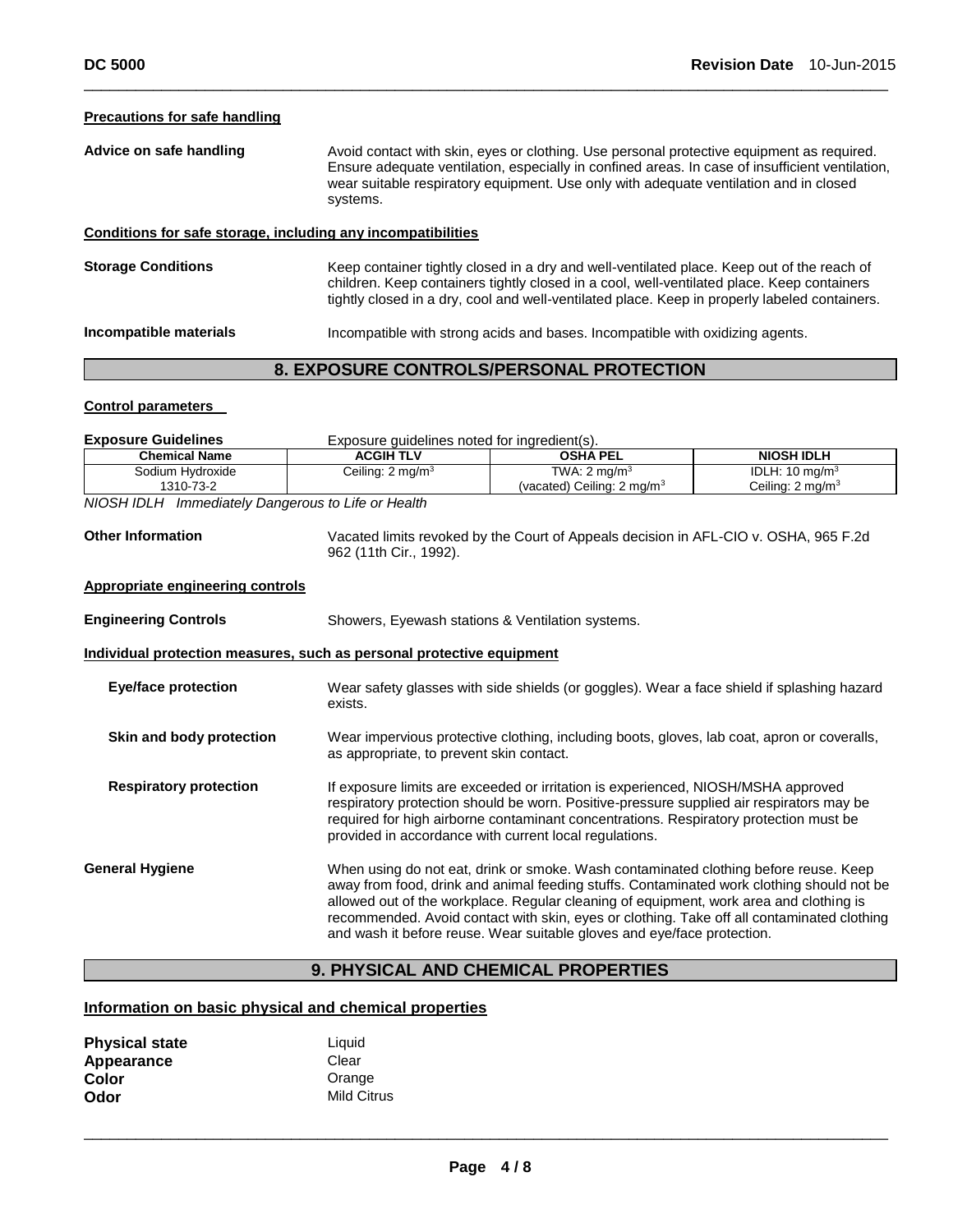| Odor threshold                                                                                                                                                                                                                                                          | No Information available                                                                                                                                                                                     |         |          |
|-------------------------------------------------------------------------------------------------------------------------------------------------------------------------------------------------------------------------------------------------------------------------|--------------------------------------------------------------------------------------------------------------------------------------------------------------------------------------------------------------|---------|----------|
| <b>Property</b><br>рH<br><b>Specific Gravity</b><br><b>Viscosity</b><br><b>Melting point/freezing point</b><br><b>Flash point</b><br>Boiling point / boiling range<br><b>Evaporation rate</b><br>Flammability (solid, gas)                                              | <b>Values</b><br>$13.0 - 13.5$<br>1.06<br>$<$ 25 cP @ 25 $\degree$ C<br>No Information available<br>No Information available<br>$\ge$ 212 ° F (at 760 mm Hg)<br>No Information available                     | Remarks | • Method |
| <b>Flammability Limits in Air</b><br><b>Upper flammability limit:</b><br>Lower flammability limit:<br>Vapor pressure<br>Vapor density<br><b>Water solubility</b><br><b>Partition coefficient</b><br><b>Autoignition temperature</b><br><b>Decomposition temperature</b> | No Information available<br>No Information available<br>No Information available<br>No Information available<br>Complete<br>No Information available<br>No Information available<br>No Information available |         |          |
| <b>Other Information</b>                                                                                                                                                                                                                                                |                                                                                                                                                                                                              |         |          |
| <b>Density Lbs/Gal</b><br><b>VOC Content (%)</b>                                                                                                                                                                                                                        | 8.84<br>1.45                                                                                                                                                                                                 |         |          |

## **10. STABILITY AND REACTIVITY**

\_\_\_\_\_\_\_\_\_\_\_\_\_\_\_\_\_\_\_\_\_\_\_\_\_\_\_\_\_\_\_\_\_\_\_\_\_\_\_\_\_\_\_\_\_\_\_\_\_\_\_\_\_\_\_\_\_\_\_\_\_\_\_\_\_\_\_\_\_\_\_\_\_\_\_\_\_\_\_\_\_\_\_\_\_\_\_\_\_\_\_\_\_

## **Reactivity**

No data available

## **Chemical stability**

Stable under recommended storage conditions.

#### **Possibility of Hazardous Reactions**

None under normal processing.

#### **Conditions to avoid**

Exposure to air or moisture over prolonged periods.

#### **Incompatible materials**

Incompatible with strong acids and bases. Incompatible with oxidizing agents.

#### **Hazardous Decomposition Products**

Thermal decomposition can lead to release of irritating and toxic gases and vapors.

## **11. TOXICOLOGICAL INFORMATION**

#### **Information on likely routes of exposure**

#### **Product Information**

| <b>Inhalation</b>   | No data available. Avoid breathing vapors or mists.                                          |
|---------------------|----------------------------------------------------------------------------------------------|
| Eye contact         | Avoid contact with eyes. Causes severe eye damage.                                           |
| <b>Skin Contact</b> | Avoid contact with skin. Corrosive. Contact with skin may cause severe irritation and burns. |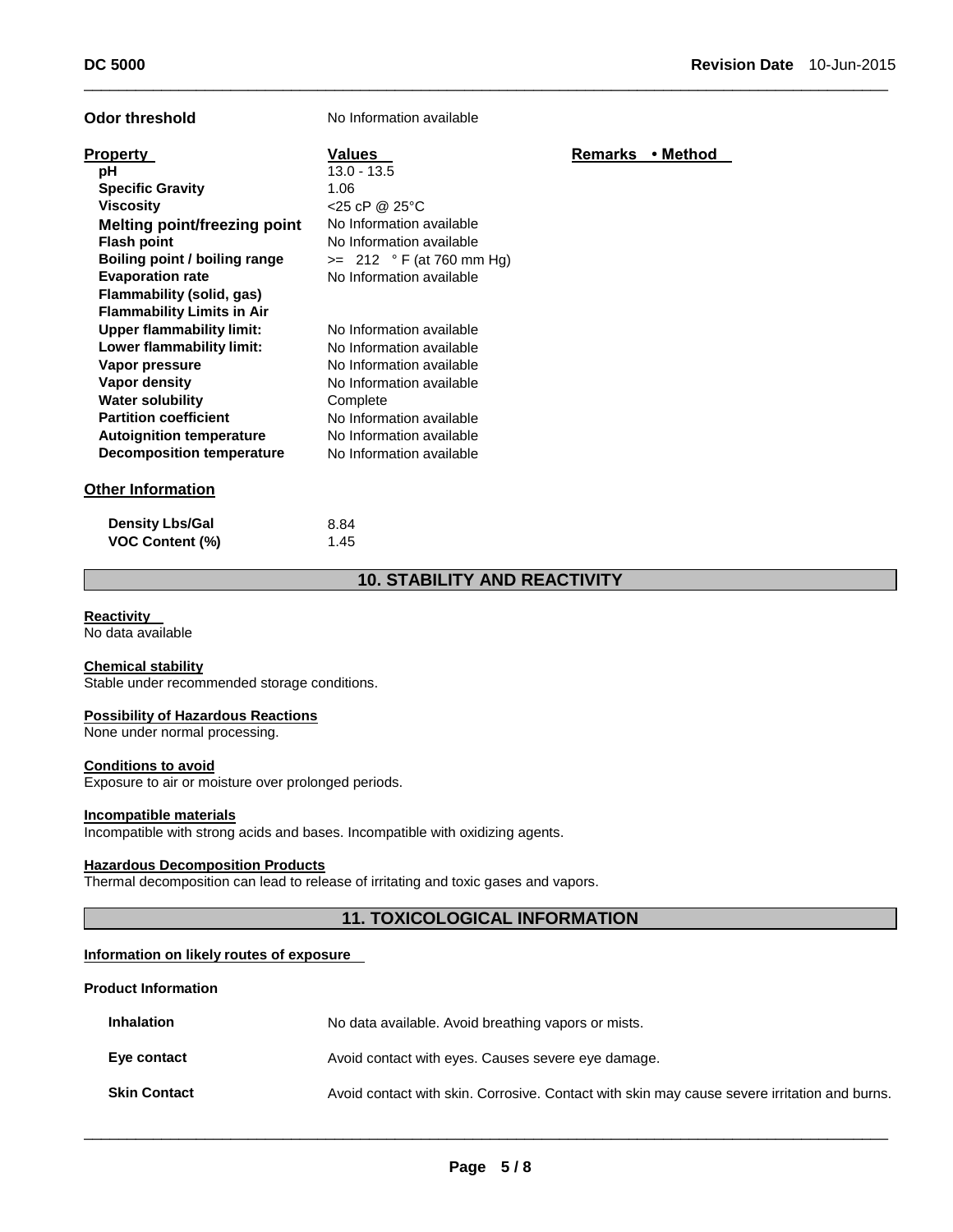#### **Ingestion No data available. Do not taste or swallow. Not an expected route of exposure. Chemical Name Oral LD50 Dermal LD50 Inhalation LC50**  Sodium Metasilicate 6834-92-0  $= 600$  mg/kg (Rat) Orange Terpenes 5989-27-5  $= 4400$  mg/kg (Rat)  $> 5$  g/kg (Rabbit) -**Information on toxicological effects Symptoms** No Information available. **Delayed and immediate effects as well as chronic effects from short and long-term exposure Sensitization No Information available.** Germ cell mutagenicity<br>
Carcinogenicity<br>
<u>The table below indicates</u> The table below indicates whether each agency has listed any ingredient as a carcinogen.<br>**ACGIH CALC <b>INTP Chemical Name ACGIH IARC**<br> **Crange Terpenes** Croup 3 Orange Terpenes 5989-27-5 - Group 3 - X *IARC (International Agency for Research on Cancer) Not classifiable as a human carcinogen*

\_\_\_\_\_\_\_\_\_\_\_\_\_\_\_\_\_\_\_\_\_\_\_\_\_\_\_\_\_\_\_\_\_\_\_\_\_\_\_\_\_\_\_\_\_\_\_\_\_\_\_\_\_\_\_\_\_\_\_\_\_\_\_\_\_\_\_\_\_\_\_\_\_\_\_\_\_\_\_\_\_\_\_\_\_\_\_\_\_\_\_\_\_

| X - Present                                          | OSHA (Occupational Safety and Health Administration of the US Department of Labor)                                                                                                                                                                                                                                |
|------------------------------------------------------|-------------------------------------------------------------------------------------------------------------------------------------------------------------------------------------------------------------------------------------------------------------------------------------------------------------------|
| <b>Reproductive toxicity</b>                         | No Information available.                                                                                                                                                                                                                                                                                         |
| <b>STOT - single exposure</b>                        | No Information available.                                                                                                                                                                                                                                                                                         |
| <b>STOT - repeated exposure</b>                      | No Information available.                                                                                                                                                                                                                                                                                         |
| <b>Chronic toxicity</b>                              | Chronic exposure to corrosive fumes/gases may cause erosion of the teeth followed by jaw<br>necrosis. Bronchial irritation with chronic cough and frequent attacks of pneumonia are<br>common. Gastrointestinal disturbances may also be seen. Avoid repeated exposure.<br>Possible risk of irreversible effects. |
| <b>Aspiration hazard</b>                             | No Information available.                                                                                                                                                                                                                                                                                         |
| Numerical measures of toxicity - Product Information |                                                                                                                                                                                                                                                                                                                   |

**Unknown Acute Toxicity** 0.0685399% of the mixture consists of ingredient(s) of unknown toxicity

#### **12. ECOLOGICAL INFORMATION**

#### **Ecotoxicity**

6.21654% of the mixture consists of components(s) of unknown hazards to the aquatic environment

| <b>Chemical Name</b>   | Algae/aquatic plants   | <b>Fish</b>                       | Crustacea                    |
|------------------------|------------------------|-----------------------------------|------------------------------|
| Sodium Metasilicate    |                        | 210: 96 h Brachydanio rerio mg/L  | 216: 96 h Daphnia magna mg/L |
| 6834-92-0              |                        | LC50 semi-static 210: 96 h        | EC <sub>50</sub>             |
|                        |                        | Brachydanio rerio mg/L LC50       |                              |
| <b>Orange Terpenes</b> |                        | 0.619 - 0.796: 96 h Pimephales    |                              |
| 5989-27-5              |                        | promelas mg/L LC50 flow-through   |                              |
|                        |                        | 35: 96 h Oncorhynchus mykiss mg/L |                              |
|                        |                        | LC50                              |                              |
| Tetrasodium EDTA       | 1.01: 72 h Desmodesmus | 41: 96 h Lepomis macrochirus mg/L | 610: 24 h Daphnia magna mg/L |
| 64-02-8                | subspicatus mg/L EC50  | LC50 static 59.8: 96 h Pimephales | EC50                         |
|                        |                        | promelas mg/L LC50 static         |                              |
| Sodium Sulfate         |                        | 13500 - 14500: 96 h Pimephales    |                              |
| 7757-82-6              |                        | promelas mg/L LC50 6800: 96 h     |                              |
|                        |                        | Pimephales promelas mg/L LC50     |                              |
|                        |                        | static 3040 - 4380: 96 h Lepomis  |                              |
|                        |                        | macrochirus mg/L LC50 static      |                              |
|                        |                        | 13500: 96 h Lepomis macrochirus   |                              |
|                        |                        | mg/L LC50                         |                              |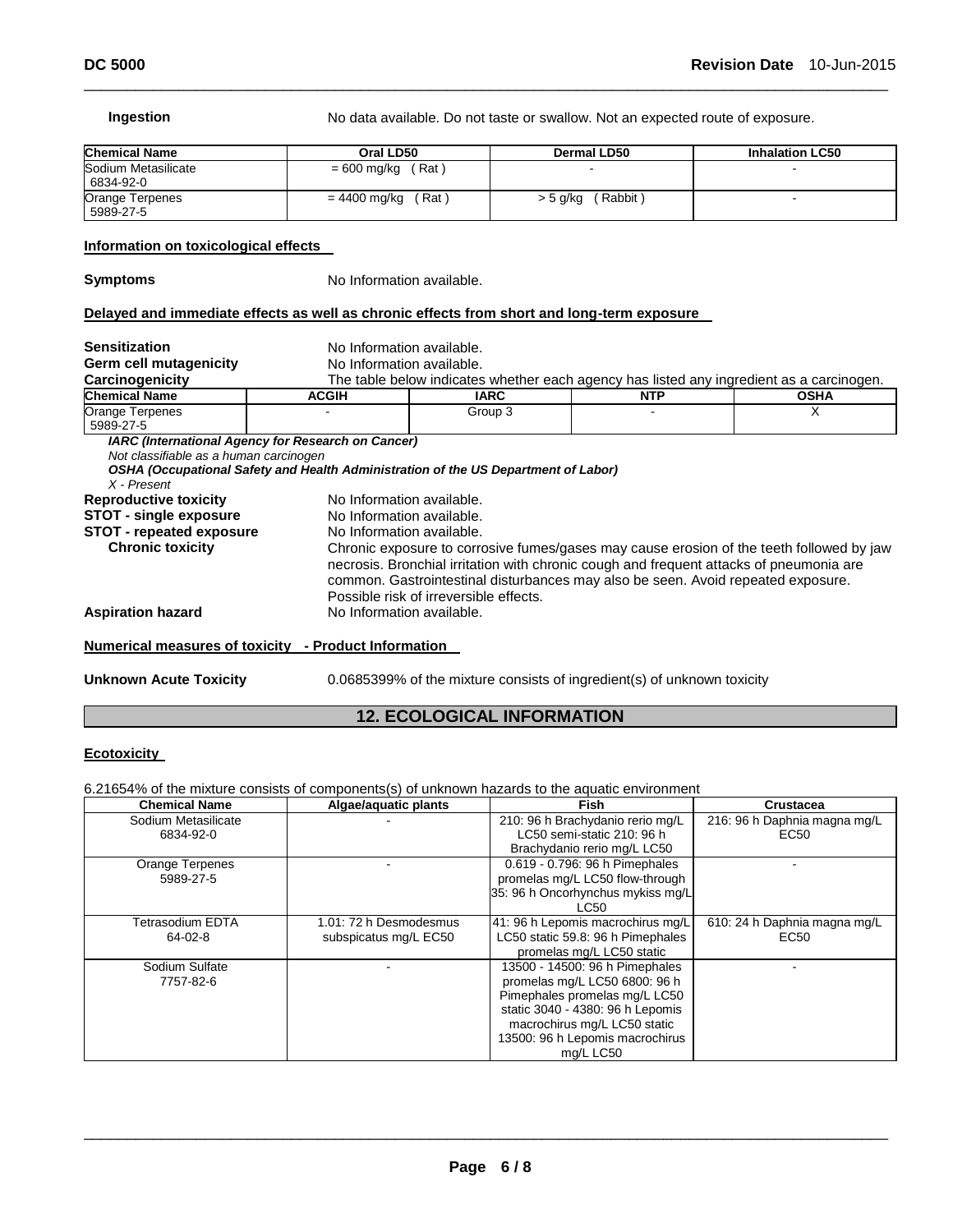| Trisodium nitrilotriacetate |           | 560 - 1000: 96 h Chlorella vulgaris [93 - 170: 96 h Pimephales promelas] | 560 - 1000: 48 h Daphnia magna |
|-----------------------------|-----------|--------------------------------------------------------------------------|--------------------------------|
| 5064-31-3                   | mg/L EC50 | mg/L LC50 flow-through 175 - 225:                                        | mg/L LC50                      |
|                             |           | 96 h Lepomis macrochirus mg/L                                            |                                |
|                             |           | LC50 static 252: 96 h Lepomis                                            |                                |
|                             |           | macrochirus mg/L LC50 470: 96 h                                          |                                |
|                             |           | Pimephales promelas mg/L LC50                                            |                                |
|                             |           | static 560 - 1000: 96 h Oryzias                                          |                                |
|                             |           | latipes mg/L LC50 560 - 1000: 96 h                                       |                                |
|                             |           | Oryzias latipes mg/L LC50 semi-                                          |                                |
|                             |           | static 72 - 133: 96 h Oncorhynchus                                       |                                |
|                             |           | mykiss mg/L LC50 static 560 - 1000:                                      |                                |
|                             |           | 96 h Poecilia reticulata mg/L LC50                                       |                                |
|                             |           | Isemi-static 560 - 1000: 96 h Poecilial                                  |                                |
|                             |           | reticulata mg/L LC50 114: 96 h                                           |                                |
|                             |           | Pimephales promelas mg/L LC50                                            |                                |
| Sodium Hydroxide            |           | 45.4: 96 h Oncorhynchus mykiss                                           |                                |
| 1310-73-2                   |           | mg/L LC50 static                                                         |                                |

\_\_\_\_\_\_\_\_\_\_\_\_\_\_\_\_\_\_\_\_\_\_\_\_\_\_\_\_\_\_\_\_\_\_\_\_\_\_\_\_\_\_\_\_\_\_\_\_\_\_\_\_\_\_\_\_\_\_\_\_\_\_\_\_\_\_\_\_\_\_\_\_\_\_\_\_\_\_\_\_\_\_\_\_\_\_\_\_\_\_\_\_\_

#### **Persistence and degradability**

No Information available.

#### **Bioaccumulation**

No Information available.

#### **Other adverse effects** No Information available

#### **13. DISPOSAL CONSIDERATIONS**

#### **Waste treatment methods**

**Disposal of wastes** Disposal should be in accordance with applicable regional, national and local laws and regulations.

#### **Contaminated packaging Theory Do not reuse container.**

This product contains one or more substances that are listed with the State of California as a hazardous waste.

| <b>Chemical Name</b> | California Hazardous Waste Status |  |  |
|----------------------|-----------------------------------|--|--|
| Orange<br>Terpenes   | Toxic                             |  |  |
| 5989-27-5            |                                   |  |  |

## **14. TRANSPORT INFORMATION**

The basic description below is specific to the container size. This information is provided for at a glance DOT information. Please refer to the container and/or shipping papers for the appropriate shipping description before tendering this material for shipment. For additional information, please contact the distributor listed in section 1 of this SDS.

**DOT Please see current shipping paper for most up to date shipping information, including** exemptions and special circumstances.

### **15. REGULATORY INFORMATION**

| <b>International Inventories</b> |          |
|----------------------------------|----------|
| TSCA                             | Complies |
| <b>DSL/NDSL</b>                  | Complies |

#### **Legend:**

**TSCA** - United States Toxic Substances Control Act Section 8(b) Inventory **DSL/NDSL** - Canadian Domestic Substances List/Non-Domestic Substances List

#### **US Federal Regulations**